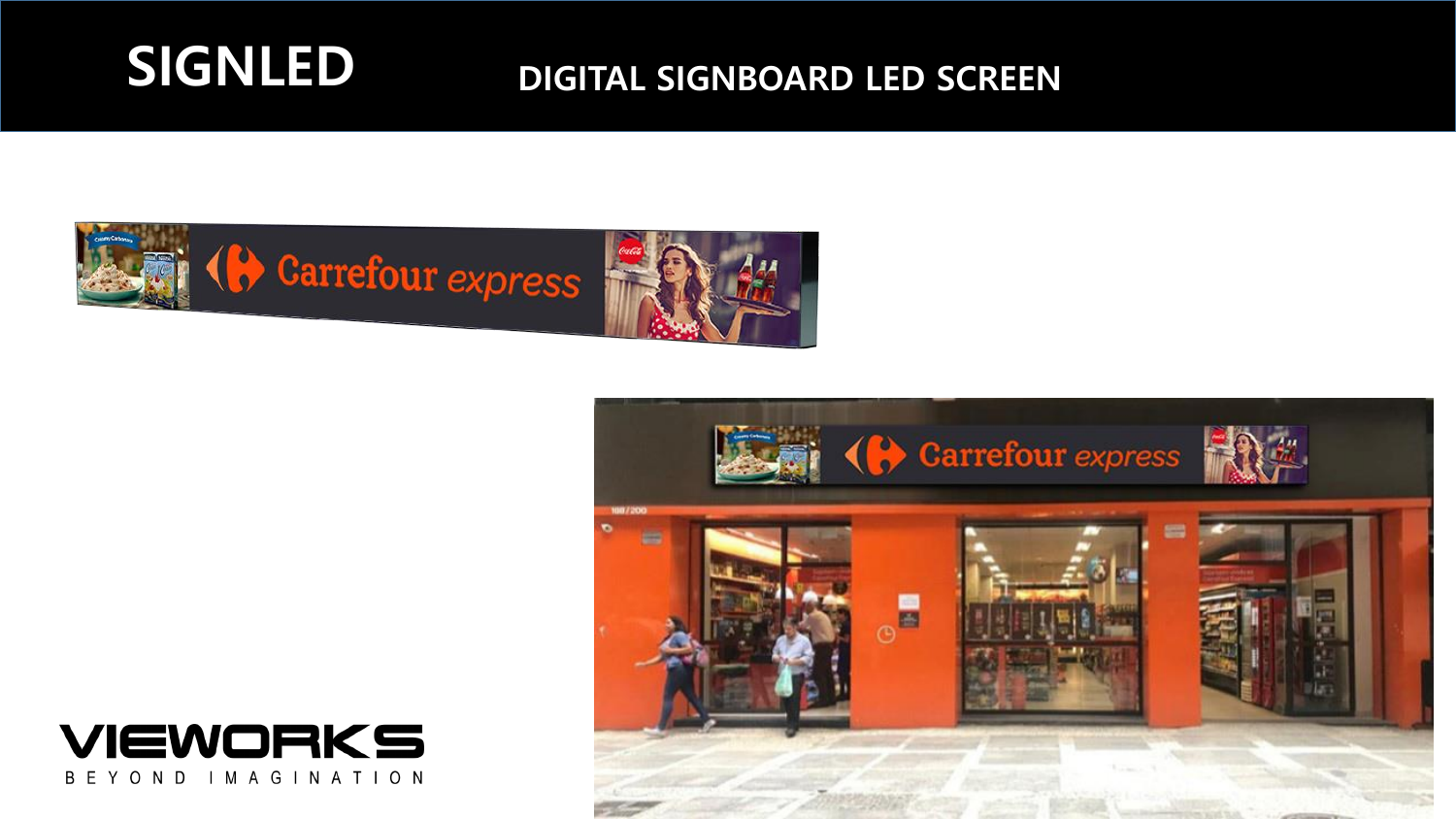### LED screen : Various screen sizes for more options

Sign 1. 4M W 3,840mm (151.2") x H 640mm (25.2")

Sign 2. 5M W 4,800mm (189") x H 640mm (25.2")

Sign 3. 6M W 5,760mm (226.8") x H 640mm (25.2")

Sign 4. 7M W 6,720mm (264.5") x H 640mm (25.2")

Sign 5. 8M W 7,680mm (302.4") x H 640mm (25.2")



### **FAST ROI ! INNOVATIVE ! UNIQUE ! HIGH EYECATCH !**

Brighten your store brand !

Get ROI fast by AD fees & Revenue Increase !

Display Event information & contents like Sale, Father's day, X-mas, etc at real time !



4,800mm / 15.74FT



5,760mm / 18.89FT













7,680mm / 25.19FT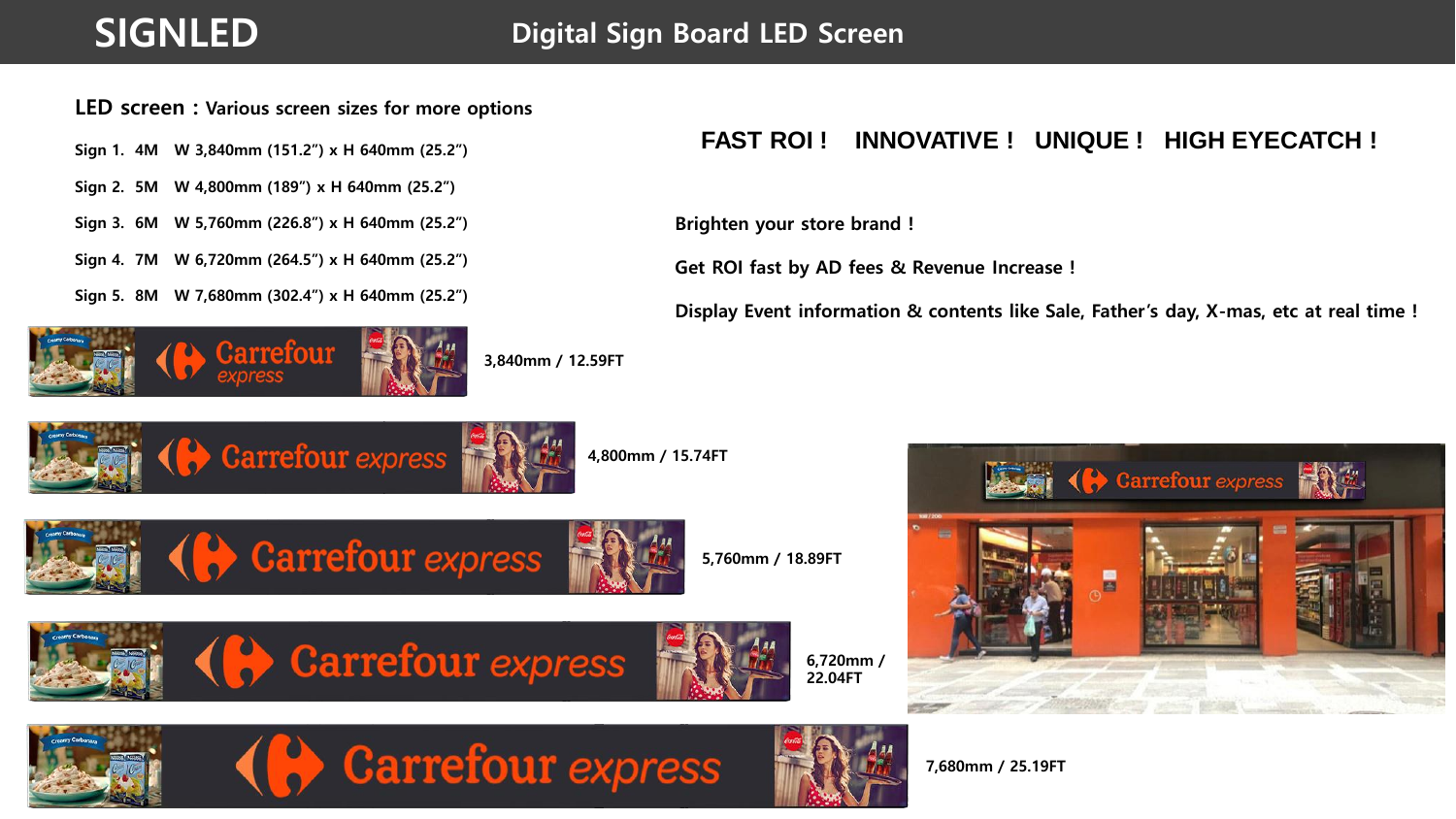## **SIGNLED** SPECIFICATION SPECIFICATION

| <b>Description</b>              | Sign 1                                                                                                     |                      | Sign 2                                                        |            | Sign 3                                                          |            | Sign 4                                                        |                 | Sign 5                                                          |            |
|---------------------------------|------------------------------------------------------------------------------------------------------------|----------------------|---------------------------------------------------------------|------------|-----------------------------------------------------------------|------------|---------------------------------------------------------------|-----------------|-----------------------------------------------------------------|------------|
| Screen size                     | W 3,840mm (151.2") x H 640mm<br>(25.2")                                                                    |                      | W 4,800mm (189") x H 640mm<br>(25.2")                         |            | W 5,760mm (226.8") x H 640mm<br>(25.2")                         |            | W 6,720mm (264.5") x H 640mm<br>(25.2")                       |                 | W 7,680mm (302.4") x H 640mm<br>(25.2")                         |            |
| Chassis size                    | W 3,840mm (151.2") x H 640mm<br>$(25.2'')$ x D 120mm $(4.72'')$                                            |                      | W 4,800mm (189") x H 640mm<br>$(25.2'')$ x D 120mm $(4.72'')$ |            | W 5,760mm (226.8") x H 640mm<br>$(25.2'')$ x D 120mm $(4.72'')$ |            | W 6,720mm (264.5") x H 640mm<br>$(25.2")$ x D 120mm $(4.72")$ |                 | W 7,680mm (302.4") x H 640mm<br>$(25.2'')$ x D 120mm $(4.72'')$ |            |
| Pitch                           | 3.33mm                                                                                                     | 4.0 <sub>mm</sub>    | 3.33mm                                                        | 4.0mm      | 4 <sub>mm</sub>                                                 | 5mm        | 4 <sub>mm</sub>                                               | 5 <sub>mm</sub> | 4 <sub>mm</sub>                                                 | 5mm        |
| Resolution                      | 1153 x 192                                                                                                 | 960 x 160            | 1441 x 192                                                    | 1200 x 160 | 1440 x 160                                                      | 1152 x 128 | 1680 x 160                                                    | 1344 x 128      | 1920 x 160                                                      | 1536 x 128 |
| Module / Panel Cabinet size     | 320 x 160mm                                                                                                |                      |                                                               |            |                                                                 |            |                                                               |                 |                                                                 |            |
| <b>LED</b>                      | Chip SMD                                                                                                   |                      |                                                               |            |                                                                 |            |                                                               |                 |                                                                 |            |
| <b>Brightness</b>               | 5,000 nits                                                                                                 |                      |                                                               |            |                                                                 |            |                                                               |                 |                                                                 |            |
| Controller                      | TB4 Set top box 4G, WIFI, HDMI, RJ45 LAN, USB Compact size W 9.4" (240mm) x D 5,5" (139mm) x H 1.8" (45mm) |                      |                                                               |            |                                                                 |            |                                                               |                 |                                                                 |            |
| Viewing angle                   | Horizontal 160 degree / Vertical 160 degree                                                                |                      |                                                               |            |                                                                 |            |                                                               |                 |                                                                 |            |
| Color number                    | 116M/28S                                                                                                   |                      |                                                               |            |                                                                 |            |                                                               |                 |                                                                 |            |
| Power consumption               |                                                                                                            | AVR 0.67KW MAX 2.1KW | AVR 0.9KW MAX 2.6KW                                           |            | AVR 0.8KW MAX 2.4KW                                             |            | AVR 1.0KW MAX 2.8KW                                           |                 | AVR 1.2KW MAX 3.2KW                                             |            |
| Weight                          | 120Kgs                                                                                                     |                      | 150Kgs                                                        |            | 180Kgs                                                          |            | 210Kgs                                                        |                 | 240Kgs                                                          |            |
| Life span                       | 100,000 hours                                                                                              |                      |                                                               |            |                                                                 |            |                                                               |                 |                                                                 |            |
| Working Temperature             | $-30^{\circ}$ C ~ $+50^{\circ}$ C                                                                          |                      |                                                               |            |                                                                 |            |                                                               |                 |                                                                 |            |
| Ingress Protection Front / Rear | IP65 / IP65 Waterproof                                                                                     |                      |                                                               |            |                                                                 |            |                                                               |                 |                                                                 |            |